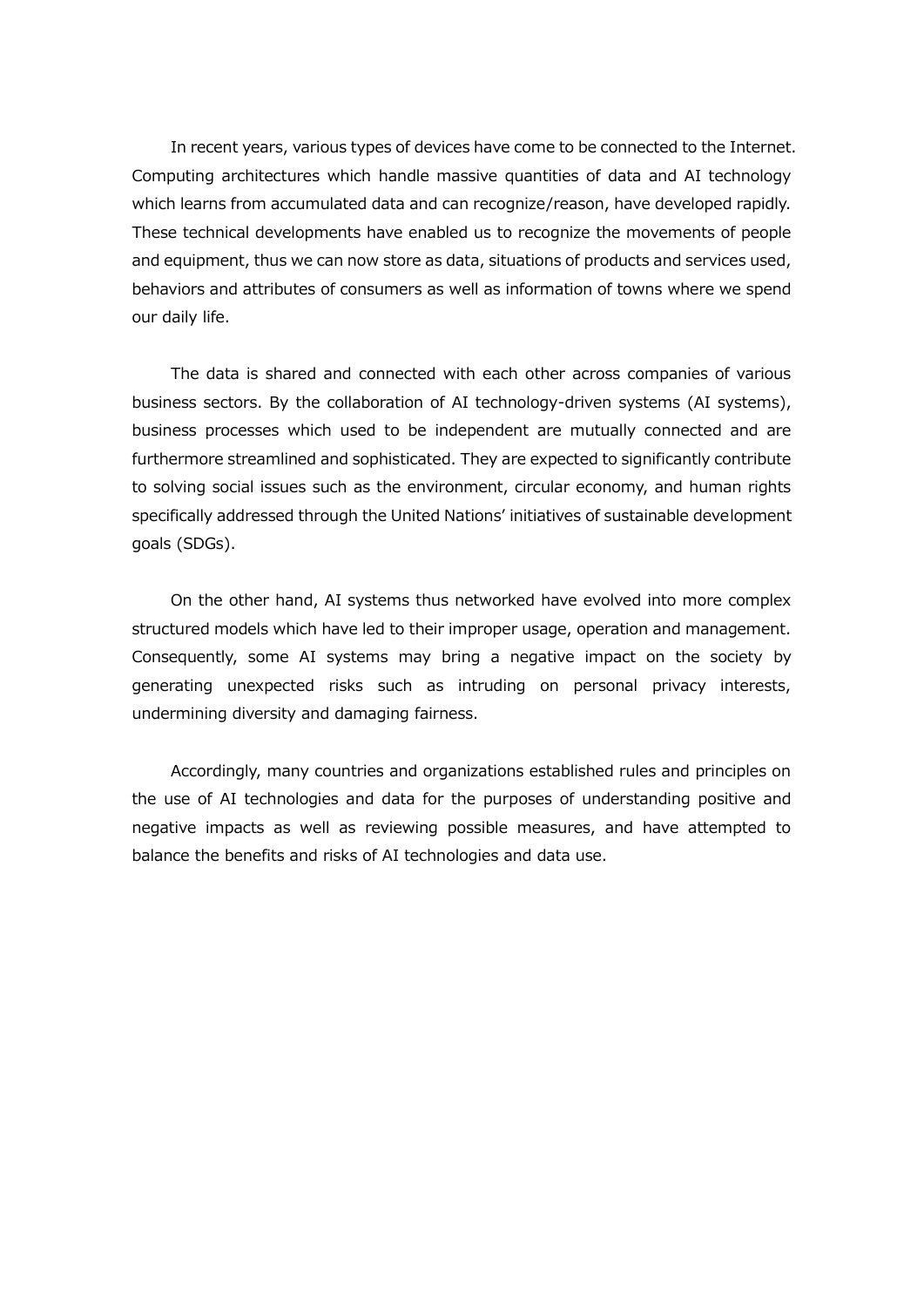## **The BIPROGY Group AI Ethics Principles**

The BIPROGY group, as a company group to create a sustainable society using foresight and insight to unlock the full potential of technology, aims to achieve a sustainable society—equipped with social systems to enable everyone to live happily by creating digital commons (shared assets of society) through the promotion of our business with three social impacts as our guide: Resilience (Viable and resilient autonomous distributed environments); Regenerative (Regenerative systems for a net positive society); Zero emissions (Environmental contributions and reduced environmental loads using digital technologies).

The BIPROGY group hereby announces the AI Ethics Principles (hereinafter referred to as the "Principles") in order to deliberate upon both benefits and drawbacks delivered to society by AI systems indispensable for creating social systems and address inherent risks together with stakeholders before unlocking the potential versatility of AI systems use.

The following Principles cover entire businesses related to the services using AI systems and AI technologies. The Principles shall be applicable to uses and sales of the services regardless of whether or not technologies that support the services or that are used in the services are developed by the BIPROGY group.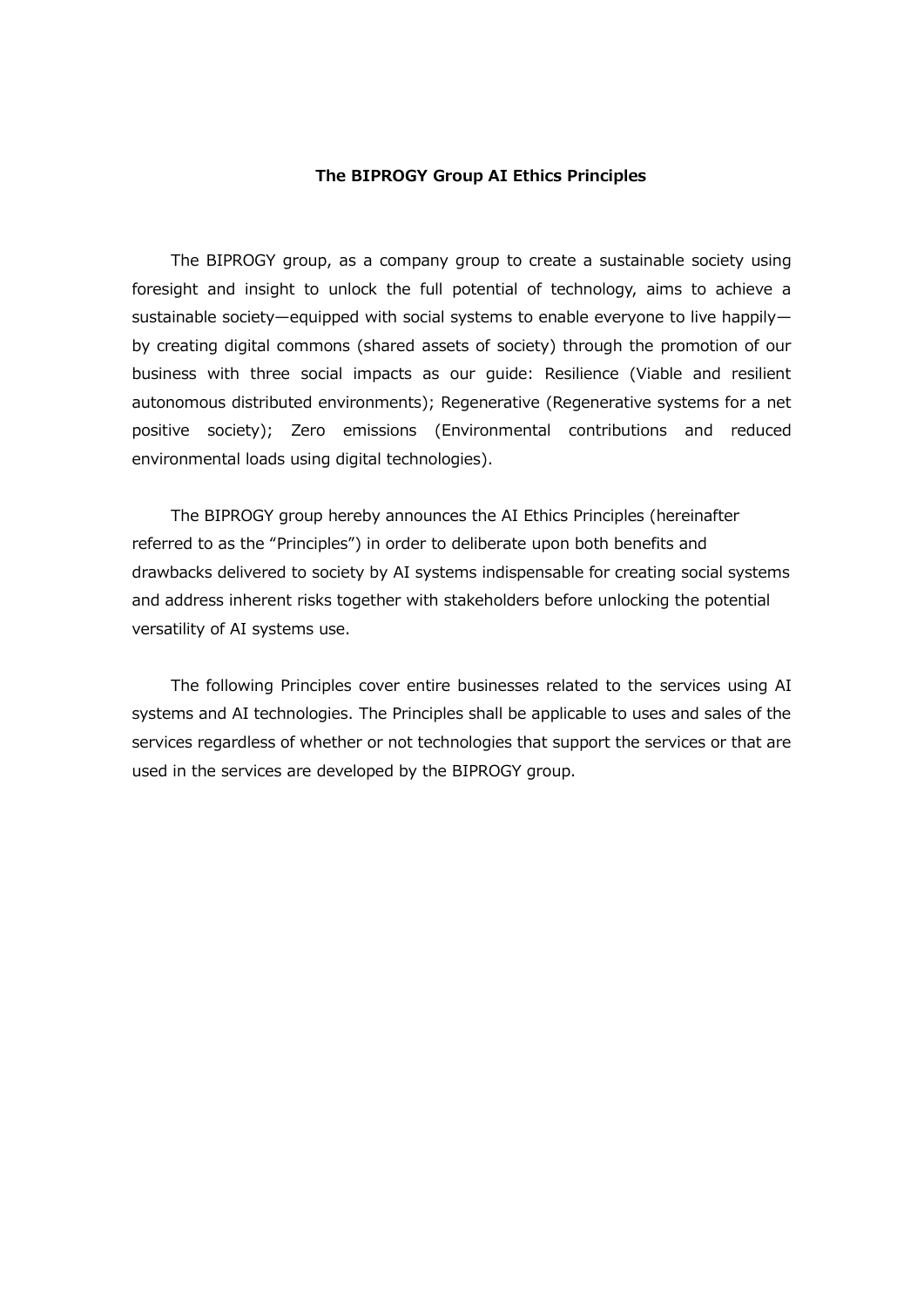**The BIPROGY Group officers and employees will endeavor to do the following:**

- **1. Unlock potential of data and AI technologies together with business ecosystem partners that aim to create a sustainable society. We will recognize positive and negative impacts on users and society of AI systems and share with stakeholders such as business ecosystem partners, general users, and external experts and take necessary measures so that AI systems we provide will become widely accepted in society.**
- **2. Provide examples and internal AI training to employees to develop human resources who can appropriately identify and review measures to handle benefits and risks of AI systems.**
- **3. In providing AI systems, give due consideration not to harm the life, body, or property of users or a third party. Also, we will give due consideration so that disadvantage will not be imposed on a data subject by abusing dominant bargaining position that we may obtain as a result of providing AI systems.**
- **4. In deliberating on AI system roles, we will respect human dignity and autonomy of individuals, and consider defining appropriate roles between humans and AI systems in terms of the scope and the method, to prevent users from excessively depending upon AI systems.**
- **5. In handling data needed for AI systems, give consideration to ensuring security without compromising privacy. Also, we will be meticulous about the data quality and pay attention not to use inaccurate data.**
- **6. Recognize that decisions made by AI systems may include biases and give careful consideration so that individuals and groups are not unreasonably discriminated against. We will also pay attention to the data quality used for learning, the verifiability of AI system inputs and outputs, and the accountability of AI system decision results.**
- **7. In using and providing AI systems, assess benefits and risks of AI systems for each business, and consider to prepare guidelines and rules as needed. Also, we will continue to monitor the situations and will take necessary**